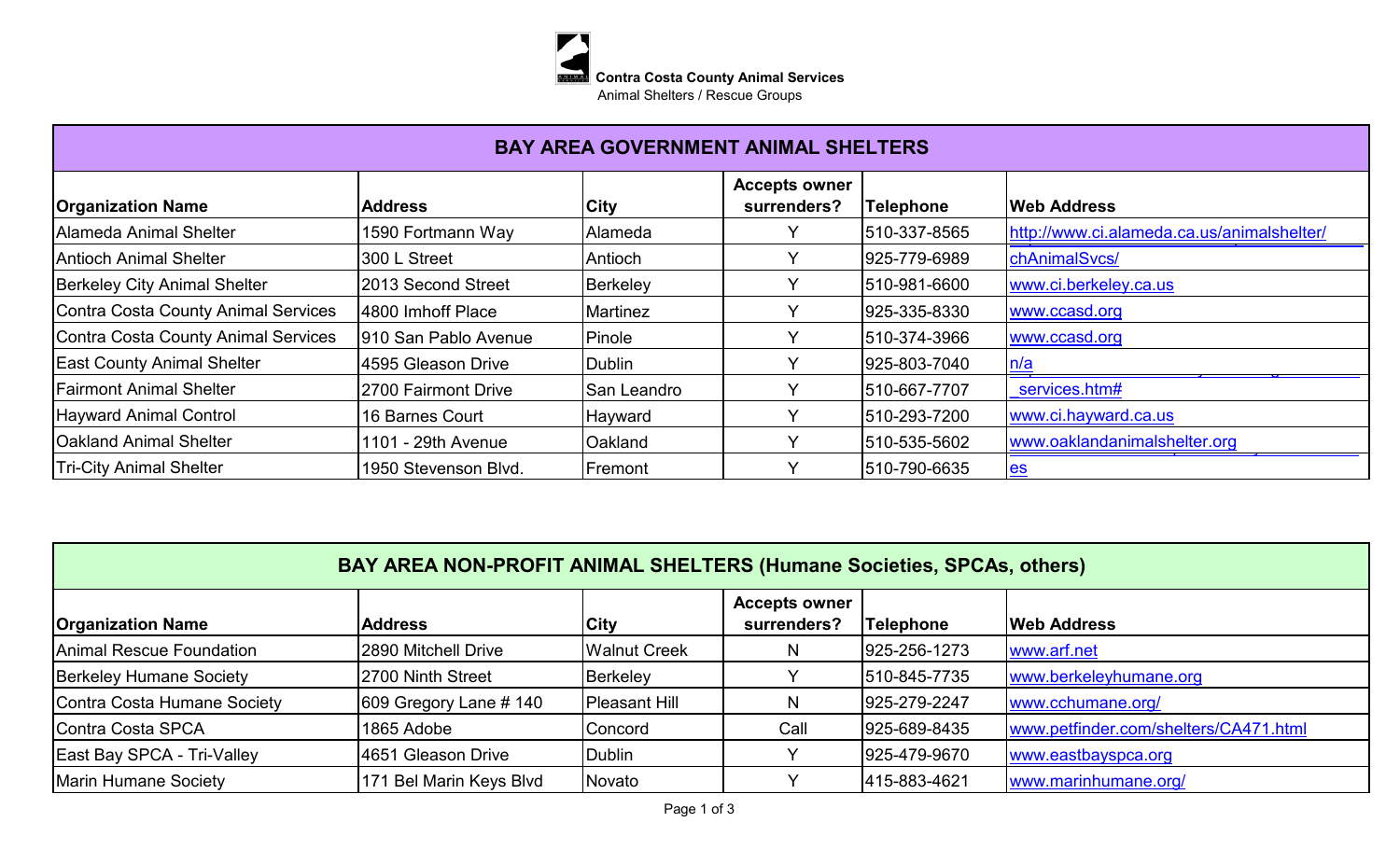

| <b>Oakland EastBay SPCA</b>           | 8323 Baldwin Street  | Oakland              |                                | 510-569-0702 | www.eastbayspca.org/         |
|---------------------------------------|----------------------|----------------------|--------------------------------|--------------|------------------------------|
| <b>Ohlone Humane Society</b>          | 39120 Argonaut Way   | Fremont              | N                              | 510-792-4587 | www.ohlonehumanesociety.org/ |
| Pets in Need                          | 873 Fifth Avenue     | Redwood City         | Call                           | 650-367-1405 | www.petsinneed.org           |
| <b>Pets Unlimited</b>                 | 2343 Fillmore Street | San Francisco        | N                              | 415-563-6700 | www.petsunlimited.org        |
| St. Francis Animal Protection Society | $P.O.$ Box 506       | Campbell             | N                              | 408-219-0752 | www.stfrancisanimal.org      |
| <b>San Francisco SPCA</b>             | 2500 - 16th Street   | <b>San Francisco</b> | SF residents only 415-554-6364 |              | www.sfspca.org               |
| Solano County SPCA                    | 2200 Peabody Road    | <b>Vacaville</b>     |                                | 707-448-7722 | www.solanospca.com           |
| Sonoma County Humane Society          | 5345 Highway 12 West | Santa Rosa           | By appt only                   | 707-542-0882 | www.sonomahumane.org         |

| <b>BAY AREA NON-PROFIT ANIMAL RESCUE GROUPS</b> |                     |                      |                                     |                  |                                 |  |  |
|-------------------------------------------------|---------------------|----------------------|-------------------------------------|------------------|---------------------------------|--|--|
| <b>Organization Name</b>                        | <b>Address</b>      | <b>City</b>          | <b>Accepts owner</b><br>surrenders? | <b>Telephone</b> | <b>Web Address</b>              |  |  |
| <b>All Creatures Caring Society</b>             | P.O. Box 3664       | <b>San Rafael</b>    | Call                                | 415-456-1941 x3  | www.swiftsite.com/AllCreatures/ |  |  |
| Animal Rescue Foundation                        | 2890 Mitchell Drive | <b>Walnut Creek</b>  | N.                                  | 925-256-1273     | www.arf.net                     |  |  |
| <b>Bad Rap</b>                                  |                     | <b>San Francisco</b> | N                                   |                  | www.badrap.org                  |  |  |
| Community Concern for Cats                      | P.O. Box 3795       | <b>Walnut Creek</b>  | Call                                | 925-938-CATS     | www.communityconcernforcats.org |  |  |
| (CARE)                                          | P.O. Box 111474     | Campbell             | Space available                     | 408-227-CARE     | www.carepets.com                |  |  |
| <b>Feral Cat Foundation</b>                     | P.O. Box 1173       | <b>Alamo</b>         | N                                   | 925-829-9098     | www.feralcatfoundation.org      |  |  |
| <b>Furry Friends Rescue</b>                     | P.O. Box 7270       | Fremont              | Call                                | 510-794-4703     | www.furryfriendsrescue.org/     |  |  |
| German Shepherd Rescue                          | P.O. Box 8498       | Emeryville           | Shepherds only                      | 866-SAVE-GSD     | www.savegsd.org                 |  |  |
| Golden Gate Lab. Ret. Rescue                    | 2515 Lexington Way  | San Bruno            | Call                                | 415-433-3828     | www.labrescue.org               |  |  |
| HALO (Homeless Animal Lifeline Org)             | P.O. Box 2011       | Antioch              | Website                             | 925-473-4642     | www.halorescue.org              |  |  |